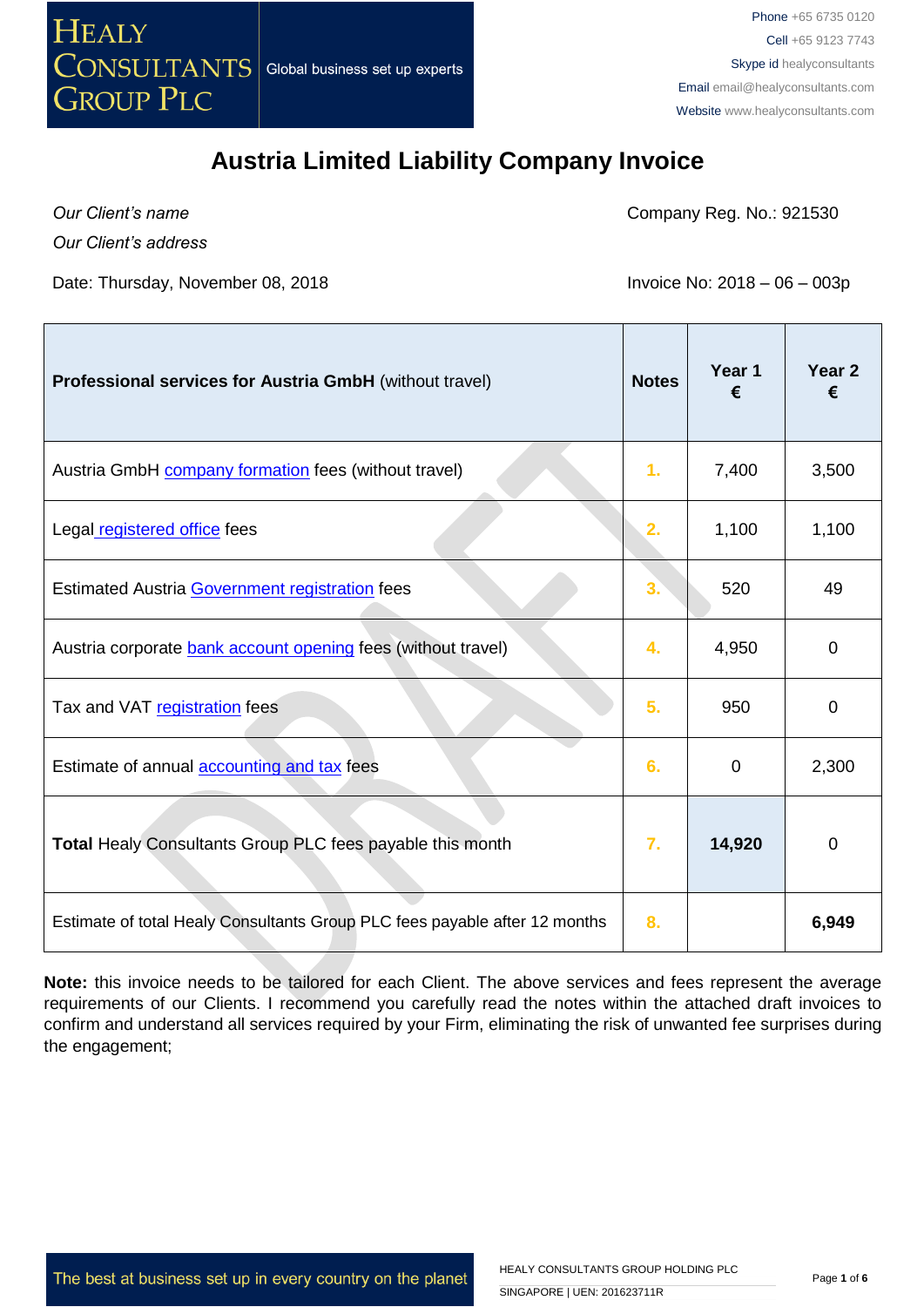

#### *Notes to invoice above*

**1.** Healy Consultants Group PLC's fees to efficiently and effectively complete Austrian company registration within [five weeks](http://www.healyconsultants.com/austria-company-registration/fees-timelines/#timelines) by **i)**choosing the optimum regulatory license for our Client's business activities; **ii)** reserving a company name with [Austrian Federal Economic Chamber;](http://www.chamber-commerce.net/dir/297/Austrian-Federal-Economic-Chamber-in-Vienna) **iii)** settling our accountant and lawyer fees; and **iv)** preparing a high quality company incorporation application for Austrian Federal Economic Chamber;

All [engagement fees](http://www.healyconsultants.com/company-registration-fees/) (click link) are agreed and paid up front and agree to the fees published on our country web pages. Consequently, there are no hidden fees, surprises or ambushes throughout the engagement. All engagement deadlines are agreed up front in the form of a [detailed project plan,](http://www.healyconsultants.com/index-important-links/example-project-plan/) mapping out [deliverables](http://www.healyconsultants.com/deliverables-to-our-clients/) by week throughout the engagement term;



Every week during the engagement, Healy Consultants Group PLC will email our Client a detailed status [update.](http://www.healyconsultants.com/index-important-links/weekly-engagement-status-email/) Our Client is immediately informed of engagement problems together with solutions. Your dedicated engagement manager is reachable by phone, Skype, live chat and email and will communicate in your preferred language;

- **2.** In accordance with [Austrian Commercial Code volume 1 from 31/03/1965 \(click link\),](http://homepage.uibk.ac.at/~c31229/pdf/oe_aktiengesetz.html) an Austrian company shall as from the date of its incorporation have a legal registered office in Austria, to which all official Government communications and notices may be addressed. To comply with this statutory requirement, Healy Consultants Group PLC Austria business office will be the registered office address for your Austria Company. Thereafter, this address will be used to receive Government correspondence including **a)** annual and quarterly tax returns; **b)** bank statements; **c)** employee payroll tax and pension correspondence. Most of our Clients wish to place Healy Consultants Group PLC [Austria office address \(click link\)](http://www.healyconsultants.com/virtual-office/) on invoices, contracts, websites and business cards;
- **3.** This fee is an estimate of government costs payable during your Firm's engagement. All government fee payments will be supported by original receipts and invoices. Examples of government costs include **i)** obtain confirmation for business name reservation from the Economic Chambers [\(WKO\)](https://www.wko.at/Content.Node/wir/Austrian_Economic_Chambers_Home.html); **ii)** notarize the articles of association with local notary public; **iii)** deposit the minimum required paid up share capital; **iv)** register the new business with the local court [\(Handelsgericht\)](http://www.justiz.gv.at/web2013/html/default/2c9484853f386e94013f57e3f02d0a88.de.html); and v) post registration with the local [municipality](https://www.wien.gv.at/english/) in Austria. Following engagement completion, Healy Consultants Group PLC will refund our Client any excess of funds received over actual Government costs paid;
- **4.** Healy Consultants Group PLC will be pleased to open an Austrian corporate bank account without our Client travel. It is a time consuming task, and Healy Consultants Group PLC will shelter our Client from the associated administrative challenges. As you can appreciate, it is a difficult task to obtain bank account approval through a newly formed company when shareholders, directors and bank signatories reside overseas. Healy Consultants Group PLC will prepare a business plan for the bank to optimize the probability of corporate bank account approval. Depending on our Client's business and nationality, there is a 20% probability the banks will request a bank signatory to travel for a one-hour bank interview. Healy Consultants Group PLC will try its best to negotiate with the bank for a travel exemption. If our Client must travel to Austria for corporate bank account opening, Healy Consultants Group PLC will refund our Client €950;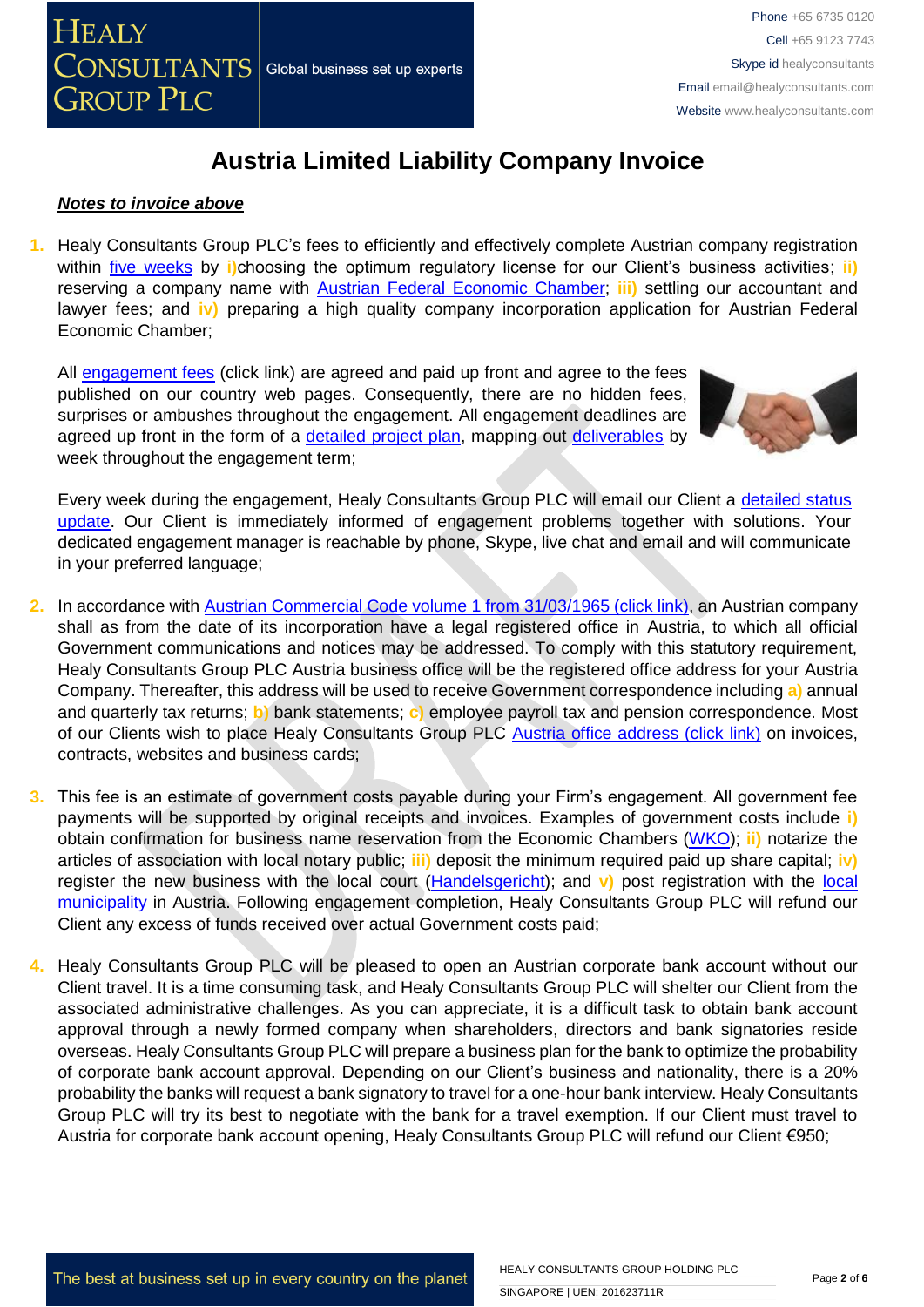If our Client is not comfortable with only a Austrian corporate bank account, Healy Consultants Group PLC will be pleased to open [an international corporate bank account](http://www.healyconsultants.com/international-banking/) (click link) outside of Austria. Examples include New York, Liechtenstein, Germany, Bulgaria, South Africa, Singapore, London, South America or Dubai. All banks will be top tier banks in these countries with excellent internet banking services. Example of our global banking partners include HSBC, Standard Chartered Bank, Citibank, Barclays, Commerzbank, Bank of China, Erste bank, Standard Bank, UBS, Credit Suisse;

The banks enjoys ultimate power of approval of corporate bank account applications. Consequently, guaranteed success is outside of Healy Consultants Group PLC's control. What is inside our control is the preparation and submission of a high-quality bank application that maximizes the likelihood of approval;







Global banks continue to tighten corporate bank account opening procedures, their internal compliance departments completing more thorough due diligence of Clients. Consequently, our Clients should expect the bank account approval period to take up to 4 weeks. Furthermore, global banks now require evidence of proof of business in the country where the corporate bank account will be, including sales contracts or lease agreement;

- 5. In accordance with [Austrian Commercial Code volume 1 from 31/03/1965 \(click link\),](http://homepage.uibk.ac.at/~c31229/pdf/oe_aktiengesetz.html) each entity must register for corporate tax at the **Federal Tax Authority**. VAT registration is mandatory for entities boasting annual turnover above €30,000;
- **6.** For an active trading company, these **accounting and tax** fees are an estimate of Healy Consultants Group PLC fees to efficiently and effectively discharge your annual company accounting and tax obligations. Following receipt of a set of draft accounting numbers from your company, Healy Consultants Group PLC will more accurately advise accounting and tax fees. For a dormant company, Healy Consultants Group PLC fees are only €950;
- **7.** All fees quoted in this invoice correspond to fees quoted on Healy Consultants Group PLC's [business](http://www.healyconsultants.com/company-registration-fees/)  [website.](http://www.healyconsultants.com/company-registration-fees/) Please review this invoice carefully to identify errors. During the rush of the business day, it is possible Healy Consultants Group PLC inadvertently made fee calculation errors, typing errors or omitted services. In the unfortunate event you identify invoice errors, please revert to me directly re the same. I apologize in advance if I or my staff made invoice errors;
- **8.** Assuming our Clients re-engage Healy Consultants Group PLC in year 2, this fee is an estimate of the fees payable next year, 12 months after the date of company registration;
- **9.** The fees quoted in this invoice are a prediction of the fees required to efficiently and effectively complete this engagement in a timely manner. If during the engagement Healy Consultants Group PLC realizes that the project is more complex than anticipated, requiring a large additional investment of time, my Firm will revert to request additional fees;
- **10.** Engage Healy Consultants Group PLC to [project manage](http://www.healyconsultants.com/project-manage-engagements/) business set up in every country on the planet. We are the best in the [world](http://www.healyconsultants.com/best-in-the-world/) at what we do, timely completing the  $A$  to  $Z$  of every country engagement;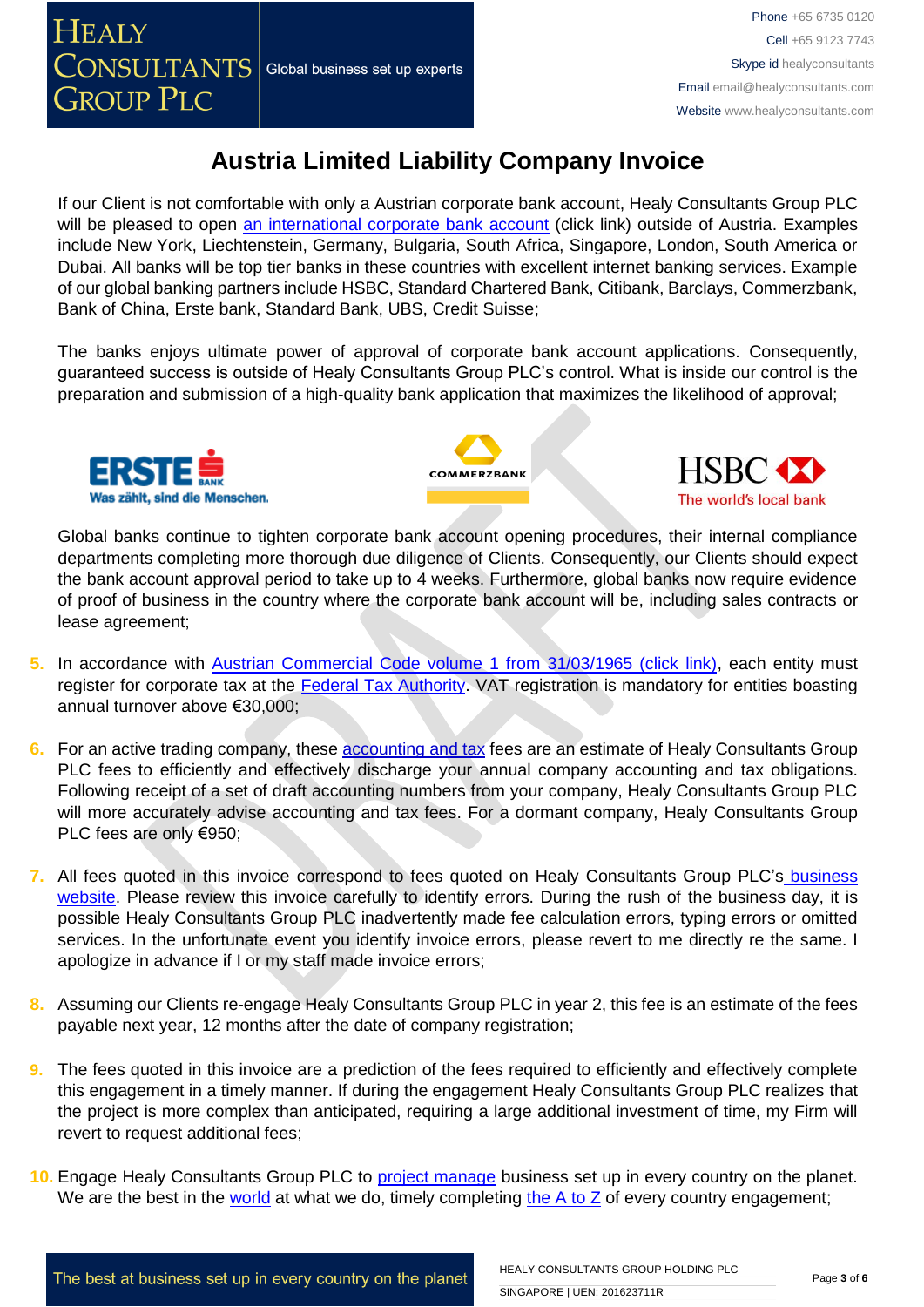**HEALY** 

**GROUP PLC** 

Phone +65 6735 0120 Cell +65 9123 7743 Skype id healyconsultants Email [email@healyconsultants.com](mailto:EMAIL@HEALYCONSULTANTS.COM) Website [www.healyconsultants.com](http://www.healyconsultants.com/)

### **Austria Limited Liability Company Invoice**

- **11.** In accordance with [Austrian Commercial Code volume 1 from 31/03/1965 \(click link\),](http://homepage.uibk.ac.at/~c31229/pdf/oe_aktiengesetz.html) the issued share capital of Austrian LLC is €30,000; with at least €17,500 being deposited to the company bank account before company formation. To optimize engagement efficiency and minimize delays, Healy Consultants Group PLC is happy to deposit these funds on behalf of our clients;
- **12.** It is compulsory for every Austrian LLC to appoint a corporate agent who is domiciled in Austria or another member state of the EU/EEA for trade licensing purposes.. To minimize complexity, Healy Consultants Group PLC recommends our Client appoint one staff member already in Austria. If our Client is uncomfortable or unable to adopt this strategy, Healy Consultants Group PLC will provide nominee services. Our annual fee for the same is €6,600 per nominee;
- **13.** To assist our Clients to minimize foreign exchange costs, we offer the payment in SG\$, Euro, Pounds or US\$. Kindly let me know in which currency your Firm prefers to settle our fees and I will send an updated invoice, thank you;
- **14.** If our Client and Healy Consultants Group PLC properly plan this engagement, our Clients will *not* have to travel during this engagement. Healy Consultants Group PLC will efficiently and effectively and aggressively complete company registration and corporate bank account opening in a timely manner without our Client's presence. Instead, our Client will need to **i)** sign and get documents legalized in the embassy in their country of origin; and **ii)** courier the originals to Healy Consultants Group PLC office;



- **15.** Depending on our Client's business and nationality, the Austrian Government may require a special regulatory license to carry on your business in the country. Healy Consultants Group PLC will assist our Client secure license approval; there may be additional engagement fees. However, the Government enjoys ultimate power of approval of company registrations and business licenses;
- **16.** If our Client requires nominee shareholder and director services [\(click link\),](http://www.healyconsultants.com/corporate-outsourcing-services/nominee-shareholders-directors/) Healy Consultants Group PLC will be pleased to assist. Our fee for professional, passive nominee corporate shareholder amounts to €2,100 per annum. Our fee to be both nominee director and shareholder amounts to €6,600 per annum. Being the sole shareholders and sole director of a Client's company exposes Healy Consultants Group PLC to reputation, litigation and financial risk;
- **17.** If required, Healy Consultants Group PLC will be pleased to assist your firm obtain business [visa](http://www.healyconsultants.com/austria-company-registration/formation-support-services/) approvals. Our fee is €4,950 per person and includes preparation of a quality visa application and submitting to the correct Government immigration officers. The Government enjoys ultimate power of approval of visa applications, consequently, guaranteed success is outside of Healy Consultants Group PLC control. What is inside our control is the preparation and submission of a high quality immigration visa application that maximizes the likelihood of visa approval. In the unfortunate event the visa application is rejected, Healy Consultants Group PLC will be happy to submit an appeal to secure visa approval. Healy Consultants Group PLC fees for each appeal amounts to €950;
- **18.** Some of our Clients request Healy Consultants Group PLC to provide temporary shared [office space](http://www.healyconsultants.com/virtual-office/) for 6 months until their preferred business premises is found. If your Firm requires this service, our one-time fee is €950. Monthly rental thereafter is paid directly to the landlord, independently of Healy Consultants Group PLC;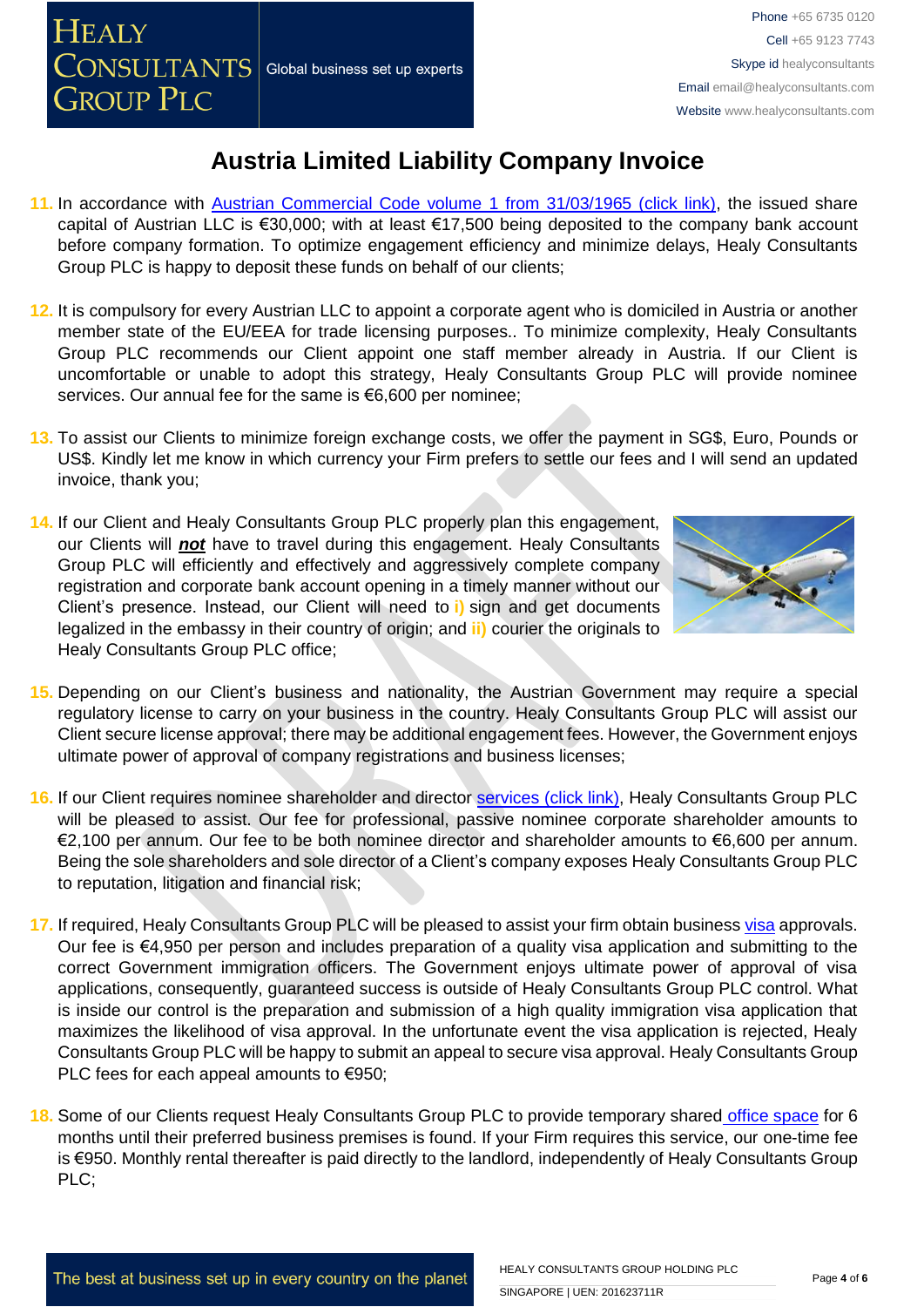- **19.** Monthly, quarterly and year-end Government tax obligations include **i)** monthly payroll reporting; and **ii)** monthly or quarterly VAT and corporation tax return filing. If you need our help, Healy Consultants Group PLC can complete monthly Government reporting for a monthly fee of €1,600. Healy Consultants Group PLC monthly support will include **i)** receive in Dropbox the monthly invoices from our client; **ii)** label monthly bank statement transactions; **iii)** preparation and submission of VAT returns; **iv)** monitor monthly profit levels to minimize annual tax; and **v)** submission of monthly employee payroll reporting;
- **20.** During the engagement, shareholders and directors' documents may need to be translated into the local language; before the Government and Bank approves company registration and corporate bank account opening respectively. Consequently, our Client should budget for possible additional translation and embassy attestation fees. Either our Client or Healy Consultants Group PLC can complete this administrative task;

As always, Healy Consultants Group PLC will negotiate with all third parties to eliminate or reduce additional engagement costs. For transparency purposes, all third-party fee payments will be supported by original receipts and invoices. Examples of possible third-party payments include **i)** embassy fees; **ii)** notary public costs; **iii)** official translator fees;

- **21.** Some of our Clients require an [immediate Austria solution.](http://www.healyconsultants.com/turnkey-solutions/) With this strategy, within a day Healy Consultants Group PLC can supply our Client **i)** an existing dormant Austria company number; **ii)** an already approved Austria corporate bank account number; and **iii)** a business address. Turnkey solutions are attractive to those entrepreneurs who wish to immediately close a country deal, sign a contract or invoice a customer;
- **22.** As stipulated on our [business website](http://www.healyconsultants.com/) and in section 3 of our engagement letter, Healy Consultants Group PLC will only commence the engagement following **i)** settlement of our fees; and **ii)** completion and signing of our legal engagement letter;
- **23.** Healy Consultants Group PLC will only incorporate your company after 75% of [due diligence documentation](http://www.healyconsultants.com/due-diligence/) is received by email. Healy Consultants Group PLC will only open a corporate bank account after 100% of the Client's original due diligence documentation is received by courier;
- **24.** During the annual renewal engagement with our Client, our in-house [Legal and Compliance Department](http://www.healyconsultants.com/about-us/key-personnel/cai-xin-profile/)  [\(click link\)](http://www.healyconsultants.com/about-us/key-personnel/cai-xin-profile/) reviews the quality and completeness of our Client file. Consequently, Healy Consultants Group PLC may revert to our Client to ask for more up to date [due diligence documentation;](http://www.healyconsultants.com/due-diligence/)
- 25. Some of our Clients engage Healy Consultants Group PLC to [recruit \(click link\)](http://www.healyconsultants.com/corporate-outsourcing-services/how-we-help-our-clients-recruit-quality-employees/) local employees. We have a lot of experience in this area and we are quite skilled at securing quality candidates for our Clients;